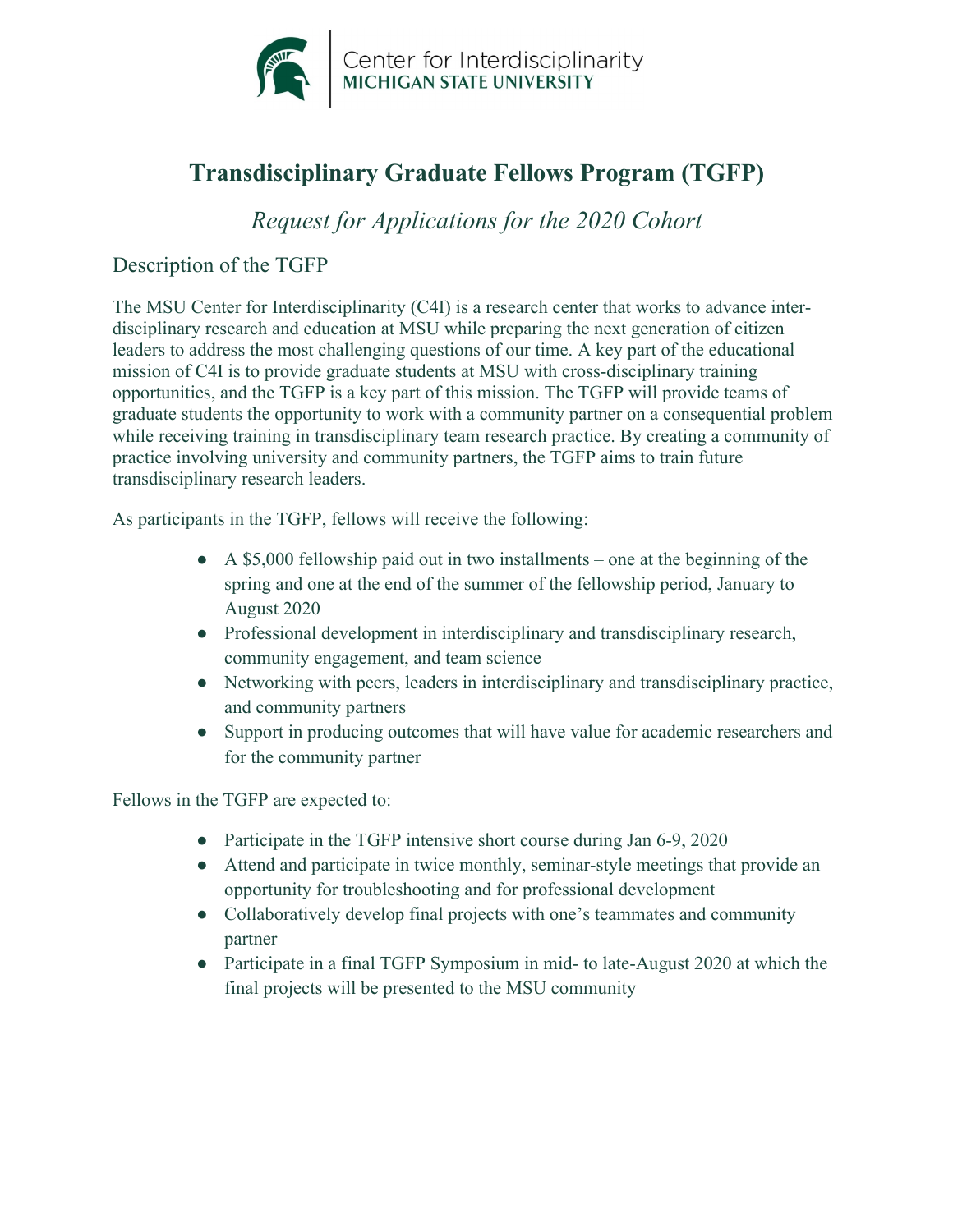## Community Partners

 The community partners for the 2020 TGFP are 1) the Arts Council of Greater Lansing [\(http://lansingarts.org/](http://lansingarts.org)) and 2) the MidMichigan Medical Centers in Clare and Gladwin, Michigan.

Each community partner will work with a team of three fellows on a topic to be determined in partnership. Teams and community partners will work collaboratively to create a meaningful research plan for the topic area during the January 2020 training week.

## Selection Criteria

 will consist of twenty minute, in-person interviews of select individuals identified during round one, to take place during the second full week of December (i.e., finals week). We are seeking MSU graduate students with a strong interest in interdisciplinary and transdisciplinary research and a desire to collaborate with community partners to make a positive difference for the mid-Michigan area. Successful applicants will have experience working across disciplines and will be able to demonstrate an aptitude for teamwork. Selection will be based on two rounds of evaluation. Round one will focus on an evaluation of written materials. Round two

The selection committee will comprise the C4I leadership and the community partners, Each selected team will consist of three graduate students, at least one of whom will be a graduate student in the College of Arts & Letters. Selection criteria will include:

- involves both academic and non-academic partners) 1. Preparedness to succeed in a transdisciplinary environment (i.e., an environment that
- 2. Preparedness to succeed in a collaborative, team-based environment
- 3. Relevance of a fellowship experience to the applicant's professional goals
- 4. Relevance of a fellowship experience to the applicant's research agenda
- 5. Success in the applicant's graduate program
- 6. Applicability of the applicant's skills to the relevant partner

## How to Apply

Students should apply directly to the program by submitting all application materials in a single pdf. Attach the pdf to an email sent to [C4I@msu.edu](mailto:C4I@msu.edu) with the subject line, "Application for 2020 TGFP".

The application materials in the order they should appear in the pdf are as follows:

- A cover sheet including:
	- Title: "TGFP Application for 2020"
	- Your full name